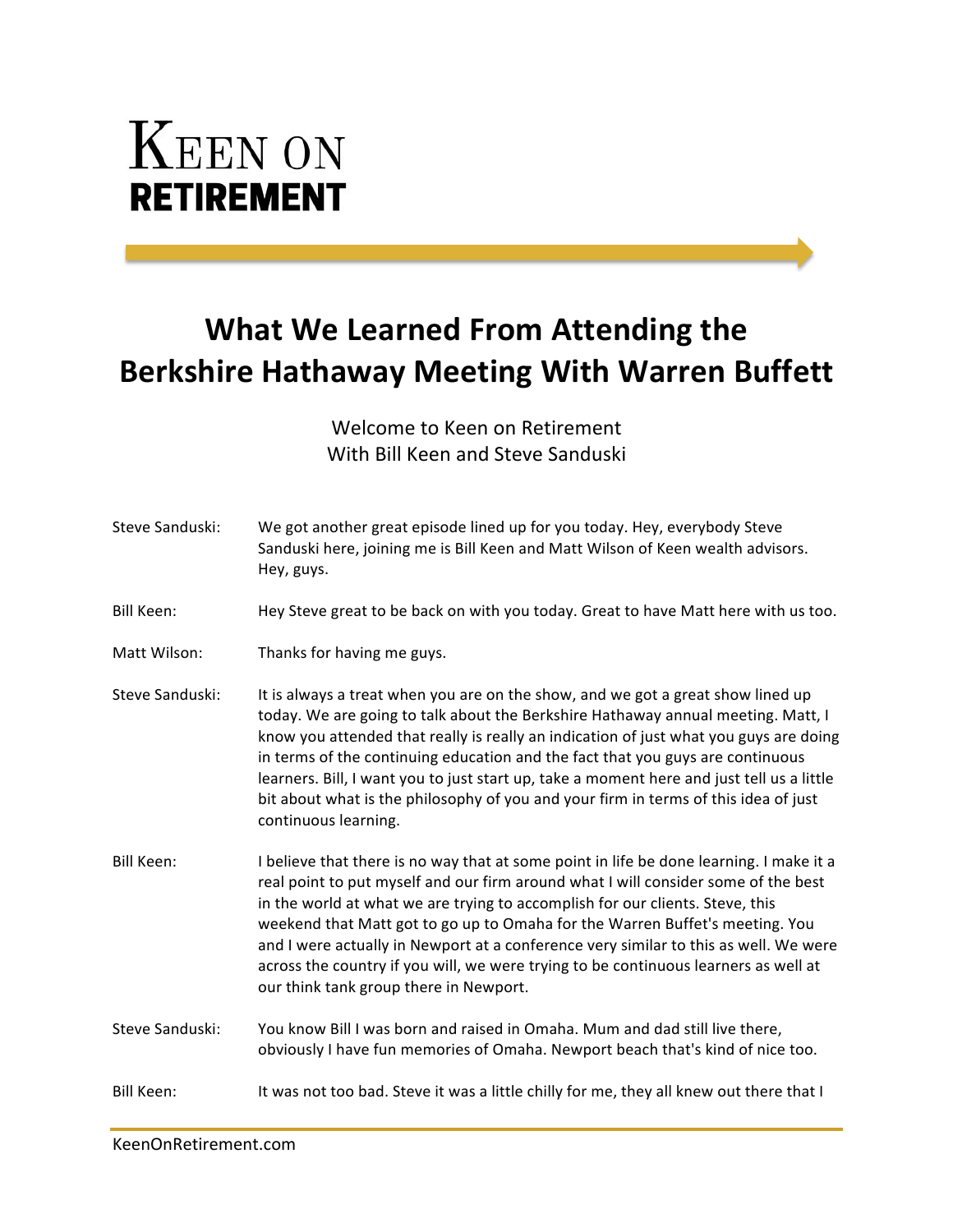must be not a west coast guy because I showed up with my shorts and short sleeve shirts. It was 55 degrees, you know that?

- Steve Sanduski: Yeah.
- Bill Keen: But no complaints.
- Steve Sanduski: We had a great conference out there, very nice event and definitely hanging around some other really successful people. I just love the fact that you guys are just all about continuous learning. knowing that we don't all have the answers, that we want to continue to learn. How does that translate to your clients Bill? How do your clients benefit from that?
- Bill Keen: First, I just want to honor our listeners for taking the time to also be learners or they won't be listening to this podcast right now. One of the core themes of our firm is to educate, it's the reason that we do this show. I believe that for folks to be successful, they need to be educated and engaged in the processes. They hire advisors so that they don't have to rethink this type of thing each an every day. I still believe that they need to be educated and engaged, come to the table at least a couple of times a year, then do things like listen to podcast, go to seminars, go to events, learn, learn the language, learn what's going on out there to be informed investors.

Again honoring the people that are taking the time to listen to our show. I might say they are greatly increasing their own success by being engaged. So many people this day and age especially when you are working they are on out of pilot in their investments and their retirement planning. It's not until we talked about in prior episodes, not until just a few years out the folks start to realize that, at some point the paycheck is going to stop. I'm going to have to navigate making my money rest the rest of my life.

- Steve Sanduski: I definitely, think we are. I think you made a good point there and that, it's not what this podcast that we are trying to turn the listeners into financial advisors themselves. Clearly the people that are working with you are saying, I don't want to be an expert in all this stuff, that's why I'm hiring you. I want you to take care of this, I want you to worry about this for me. That's exactly what you folks do there at Keen wealth advisors. Like you say it is important for clients to have an understanding of what's going on, feel comfortable and confident in their financial decisions that they are making. I firmly believe that an educated client makes a better client as well. This is kind of a cooperative type of relationship, the clients needs to understand what's going on and not just completely obligate everything to their financial advisors.
- Bill Keen: That's right Steve. We are going to do an episode coming up on how I believe folks should go about selecting a financial advisor. One of the points that I will make and I will make it now is, I always say education. some folks say, what do you mean by that the advisors education? Yes sir, I do mean the advisors education. In one sense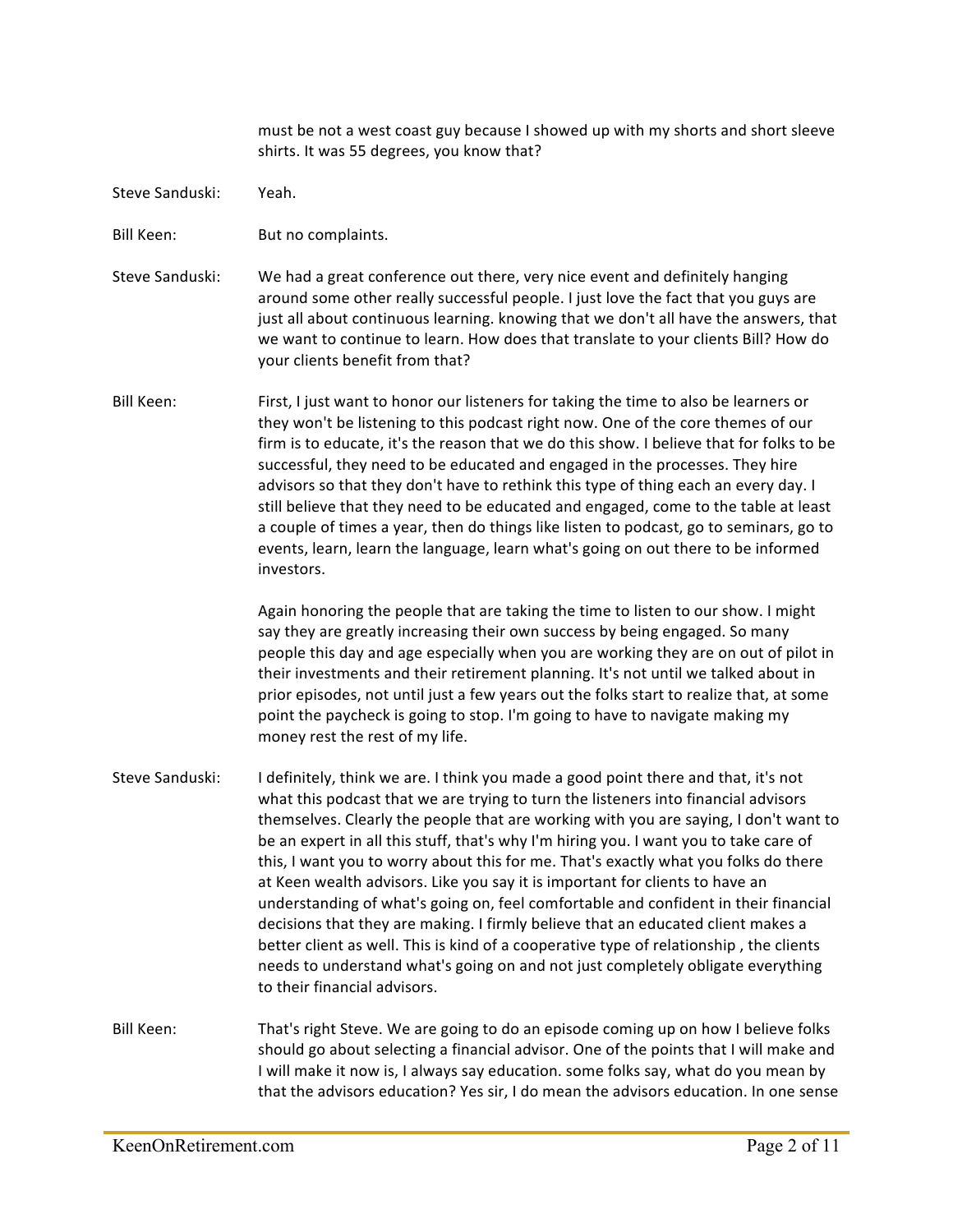|                   | I have a tax advisor, I have a legal advisor. I tell you I want those advisors my<br>position we can go there. I want them to be educated sure, I don't want them to<br>just have the lowest level of education that they need to keep their licenses in<br>place. I want them to be also out in conferences, in think tank groups, I want them<br>out places learning, in evolving and thinking outside the box. On the other hand of<br>it too, I want them to educate me on the things I should be thinking about and<br>understanding about so that my wife and I, my family can make educated decisions<br>along with and partnering with my advisors. I will tell you what, that education<br>going both ways makes a big difference. I might add one more thing, Steve do you<br>think peer groups are important? |
|-------------------|--------------------------------------------------------------------------------------------------------------------------------------------------------------------------------------------------------------------------------------------------------------------------------------------------------------------------------------------------------------------------------------------------------------------------------------------------------------------------------------------------------------------------------------------------------------------------------------------------------------------------------------------------------------------------------------------------------------------------------------------------------------------------------------------------------------------------|
| Steve Sanduski:   | Oh, for sure.                                                                                                                                                                                                                                                                                                                                                                                                                                                                                                                                                                                                                                                                                                                                                                                                            |
| Bill Keen:        | Do you think it makes a difference that if the people you hang around with, that<br>you will rise or fall to those folks in whatever endeavor might be?                                                                                                                                                                                                                                                                                                                                                                                                                                                                                                                                                                                                                                                                  |
| Steve Sanduski:   | I do, I think it was Jim Rohn who said something like, you are the average of the five<br>people you hang around with the most.                                                                                                                                                                                                                                                                                                                                                                                                                                                                                                                                                                                                                                                                                          |
| Bill Keen:        | That's right, you know what you told me I believe on our prior episode that, if you<br>are the smartest guy in the room, you better find another room.                                                                                                                                                                                                                                                                                                                                                                                                                                                                                                                                                                                                                                                                   |
| Steve Sanduski:   | Exactly, I didn't originate that idea but I do believe it.                                                                                                                                                                                                                                                                                                                                                                                                                                                                                                                                                                                                                                                                                                                                                               |
| <b>Bill Keen:</b> | With all that in mind that's why I was in Newport at our group that weekend. I<br>know that's why you were there too Steve. It's an honor to be both in that<br>community of like minded thinkers. In the same line, that's why Matt here, he is a<br>managing director of Keen Wealth. 15 years here at the firm, a wealth advisor, CFP,<br>very solid gentleman, dedicated to the business, continuous learner, committed to<br>going up to Omaha driving up from Kansas city on that Saturday morning and<br>attending the Berkshire Hathaway annual meeting. Before I have you go into that<br>with him, can I tell you a story do you mind?                                                                                                                                                                         |
| Steve Sanduski:   | Of course.                                                                                                                                                                                                                                                                                                                                                                                                                                                                                                                                                                                                                                                                                                                                                                                                               |
| Bill Keen:        | We are safe here, right?                                                                                                                                                                                                                                                                                                                                                                                                                                                                                                                                                                                                                                                                                                                                                                                                 |
| Steve Sanduski:   | We are. We are not recording this.                                                                                                                                                                                                                                                                                                                                                                                                                                                                                                                                                                                                                                                                                                                                                                                       |
| Bill Keen:        | All right, good Steve. I don't know, I don't trust you [inaudible 00:08:06].                                                                                                                                                                                                                                                                                                                                                                                                                                                                                                                                                                                                                                                                                                                                             |
| Steve Sanduski:   | Okay, we are recording.                                                                                                                                                                                                                                                                                                                                                                                                                                                                                                                                                                                                                                                                                                                                                                                                  |
| Bill Keen:        | Matt and I and pastor Phillip a friend of ours in pastor are in an accountability<br>group. At the first of the year we made a commitment to each other that we will<br>get up everyday, we will do our devotional reading, and that we will do our<br>exercise. Then we would text each other on a three way group text confirming that                                                                                                                                                                                                                                                                                                                                                                                                                                                                                 |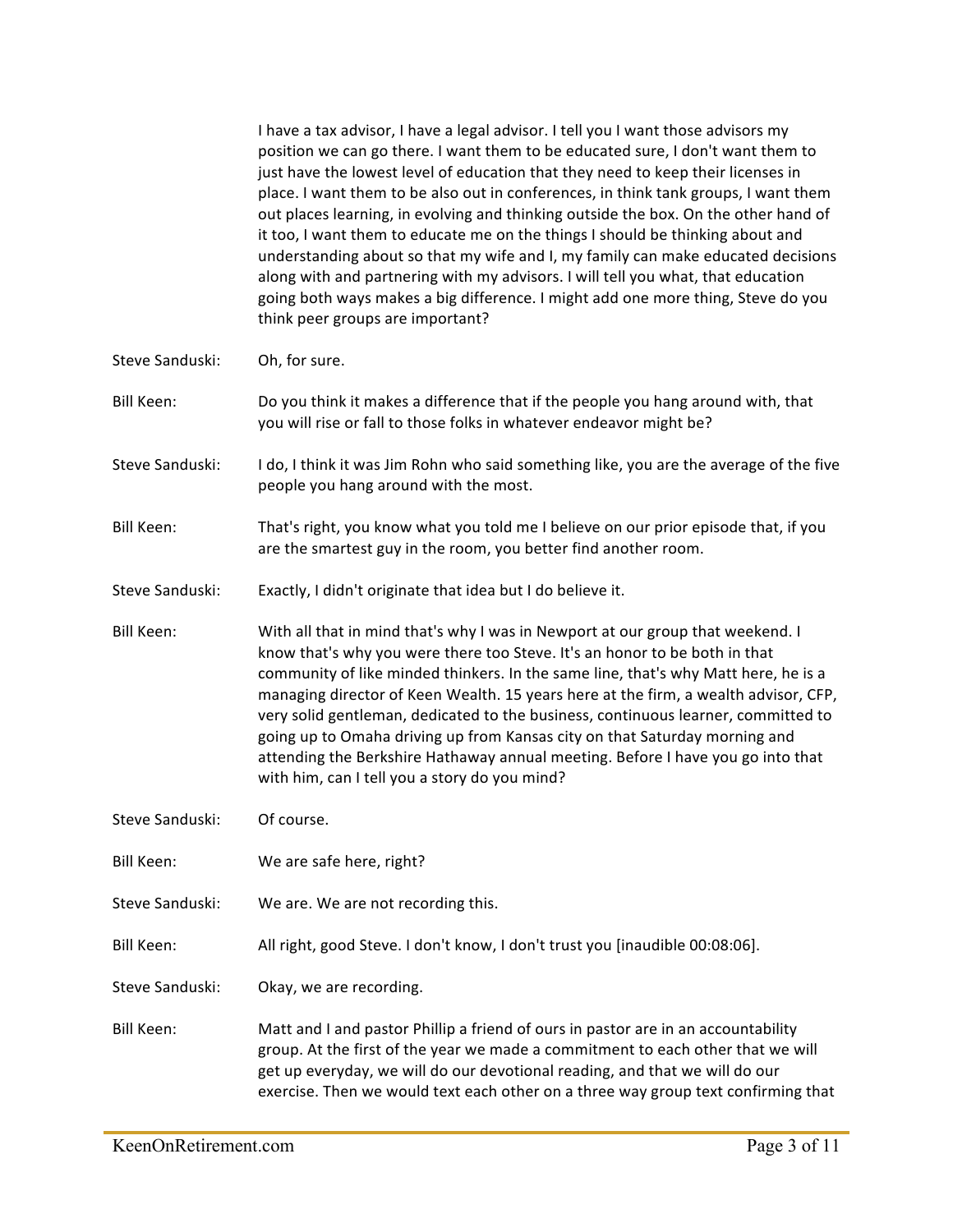what we had done, so we could hold each other accountable-just that alone it's been a great little accountability exercise, it's been very productive. It's amazing what happens if you take care of yourself spiritually and physically consistently. Saturday morning of the Warren Buffet meeting, I just found this out. Matt decided he didn't want to fall short on his commitment to us, he awoke at 3 am, went out and got his how many miles? Matt Wilson: I ran for an hour, six to seven miles. Bill Keen: For him it's probably much longer than me running for an hour. He runs six to seven miles, goes home, takes a shower, gets to Omaha in time to get a good seat before the 8.00 o'clock meeting started. There is a fellow who is pretty committed. Matt Wilson: While you guys were hanging out in Newport beach that morning it poured, it was raining while I was running. Then of course, on the two and a half to hour drive from Kansas City to Omaha it poured the entire way. Steve Sanduski: It was worth it, right? Matt Wilson: It was worth it, that right. I had fun the entire time. Steve Sanduski: Tell us about you at the Berkshire Hathaway annual meeting. Was this your first time? Matt Wilson: It was, Warren is 85 years young, his partner Charlie is 92. Not sure how much longer they are going to be around, I figured this is an experience, something that's close enough to Kansas city that I need to take advantage of. I drove up there just that Saturday morning, I left at 5 am got up there about 7.30, It's up in Omaha and Berkshire at the ... Is it the CenturyLink? Is that what it's called now Steve? Steve Sanduski: Yes. CenturyLink. Matt Wilson: Yeah, just kind of like the sprint center here in Kansas city. They had 40,000 people this meeting. It's just Buffet and Munger answering questions for I think it was six or seven hours on that Saturday. Steve Sanduski: It looks like they asked a wide variety of questions, not just financial questions but life questions. What are some of the questions that people were asking that you thought were pretty interesting? Matt Wilson: One of the first questions was about Warren's age and Charlie's. About why they are still doing this, what makes them happy. That was one of the very first questions that was asked. I thought, these are two guys that are very successful, they've been very consistent I think too throughout their careers in terms of their thought process, their recommendations. They are older gentlemen with a lot of wisdom, I thought this is a great way to kick off that meeting. Buffet at 85 he is happy as he could be, that he gets to do what he loves doing everyday, he eats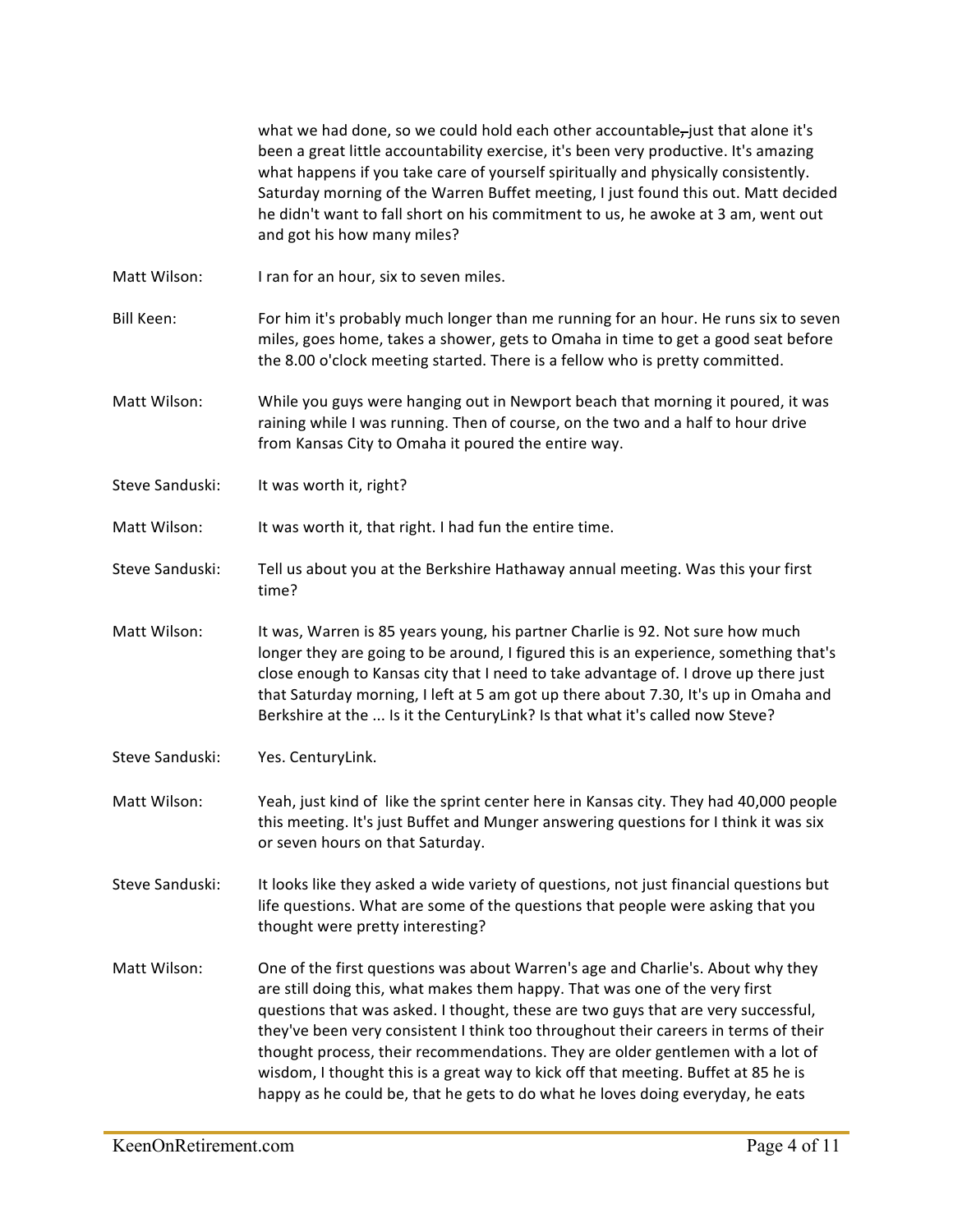what he wants, he works with people that he want to work with. He realized at an early age that he has to be his own boss. He also said that Charlie at 92, he still does something fascinating, rewarding, socially productive as any period in his life and enjoys the partnership. Then Charlie said one of the things people ask him all the time is does he regret anything. He said he doesn't regret making more money, but he regrets not wising up as fast as he could have. He said one of the blessings that he has at 92 is that he has a lot of things to work on.

Steve Sanduski: He is humble, humble guy.

Matt Wilson: Very humble and still long term outlook for the rest of their life's.

- Steve Sanduski: What's interesting here, you got 85 and 92, these guys are still working hard yet I don't think either of them would say they are quote working because they are doing what they love. Bill, we've done podcast in the past where we were talking about happiness in retirement, what does retirement mean and the kind of the change in nature of retirement. I think these are a couple interesting guys who are outside ... They are older than the baby boom generation, yet here they are, they are still working, doing what they love. Maybe that's just the key is that you don't have to work in retirement, but you really need to be doing something that gives you enjoyment, pleasure, meaning, satisfaction and ideally some type of social relationships, using your brain to do something so you feel like you get a reason to get up in the morning.
- Bill Keen: That's right, as we've talked in the past you've said I think Steve. Don't just retire from something, retire to something. These gentlemen like you say, they don't look at this as work. It's certainly isn't for the money, we know that for a fact. They are not getting up and doing this work for the money at this point of their life's.
- Steve Sanduski: Matt, what else, what are some other interesting things they talked about?
- Matt Wilson: That actually kind of segues into hearing a question about Coca cola. Many people familiar with Warren Buffet he is a big fun of Coca cola, drinks a lot of it, he is also a large shareholder. The question was interesting because he has in the past spoken about tobacco companies, why he wouldn't invest in them from a moral or ethical standpoint just because of the product that they sell. He said it's a phenomenal business, they have a product that is very inexpensive to make, they make a nice margin on it. It's addictive, he wouldn't invest in it for those moral and ethical reason.

The question then kind of said, considering that Coca cola has come under a lot of scrutiny and especially probably the sugar industry in general about how that can be addictive, with childhood obesity kind of the issues with that. Has his stance on Coca cola changed? His response was that he drinks 700 calories of coca cola a day, he sad it's a choice that he makes, that consume a quarter of his calories from coke. He said the issue is, of course he is not a nutritionist or dietitian or either. He said, the issue is a choice of calories and over consumption, he said the issue is not that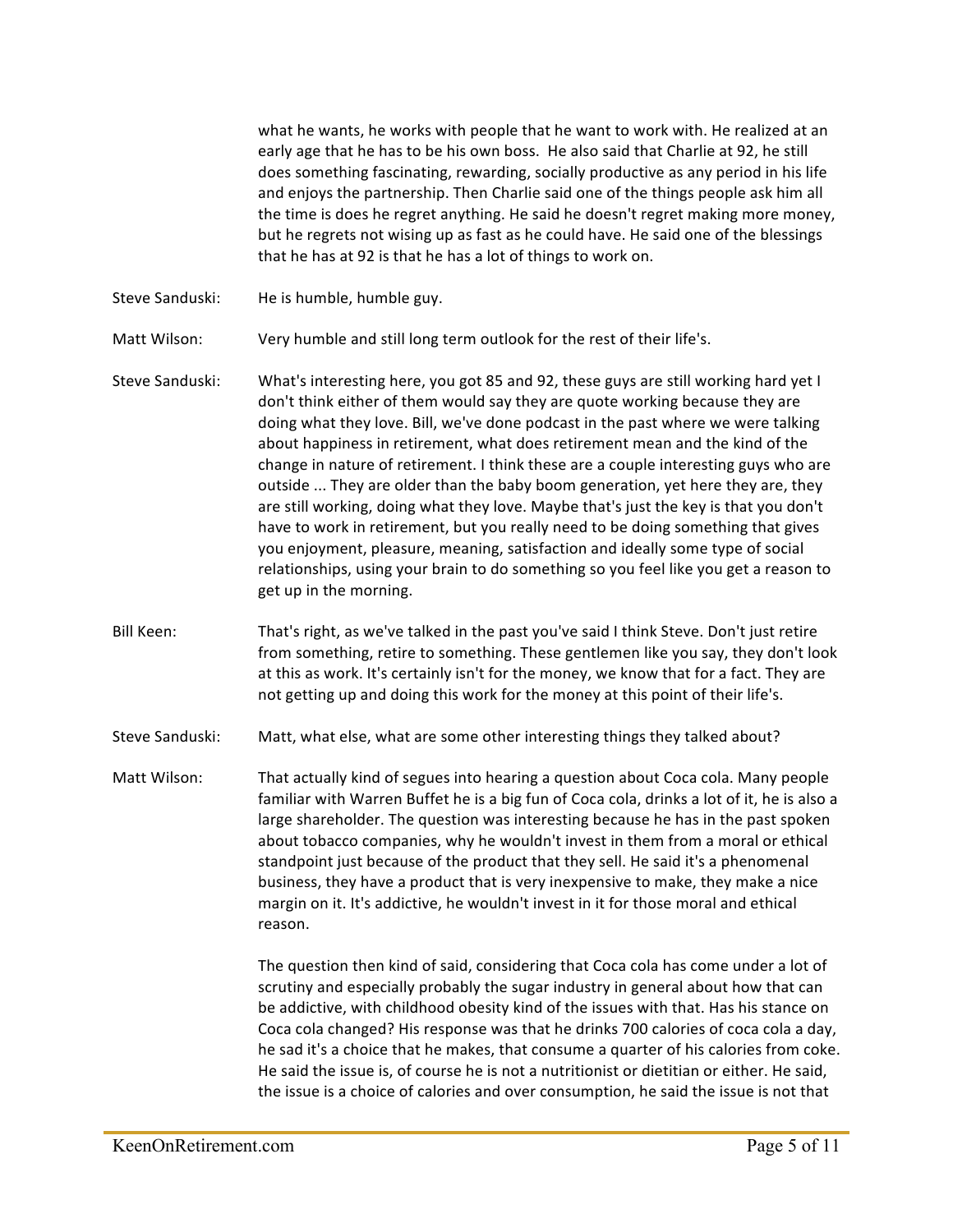the product is bad but the consumption of too much is what's causing these epidemics from the obesity standpoint.

- Steve Sanduski: He doesn't think 700 calories a day of coke is too much?
- Bill Keen: We do a disclaimer on that Steve, we are not suggesting that's not our suggestion of Keen wealth advisor. Those are personal. Matt was sharing with me that the entire day, they set up their on stage, drank coke and ate peanut brittle from what was one of the ...
- Matt Wilson: See's candy.
- Bill Keen: See's candy.
- Matt Wilson: They are sitting on the stage, they had a camera crew with some live feeds with some projections. You would just see them, they would just pour coke after coke and be munching on this peanut brittle the entire meeting. He said when it comes to health and longevity he said he truly believes being happy is one of the key components to longevity. He said, I wish I had a twin brother who all he did was eat broccoli, did everything healthy for his entire life. I bet you I would live longer because he would be miserable living that life.
- Steve Sanduski: What's interesting about that is I think there is a lot of truth to that. I think research shows that maybe upwards of 40% of your longevity is going to be due just to your genes, just what you were born with, that you can't really change or maybe the other 60% or so are things that you can actually a fact. If you look at just like comedians Bob Hope, Jack Benny some of those guys. they lived along time because they are just laughing 24 hours a day.
- Bill Keen: That's right.
- Matt Wilson: Yeah, totally agree.
- Steve Sanduski: What are some other things, did they talk business at all?

Matt Wilson: They got several questions on just specific segments of their businesses. They are a holding company and they own many companies out right where one of the reasons acquisitions was position which is an engine manufacture in the airline industry. They got questions around that, around the rail road they bought Burlington Northern a few years ago. just what's happening in the energy field with the rail roads. One question they had was about energy and oil prices in general, what their outlook was.

> Warren basically said they had no clue what's going to happen to oil prices, they don't even want to make a guess they just focus on businesses that they believe are run well, have their economic mode so to speak, where they have their specific strategy that they can execute on and not worry about the commodity prices.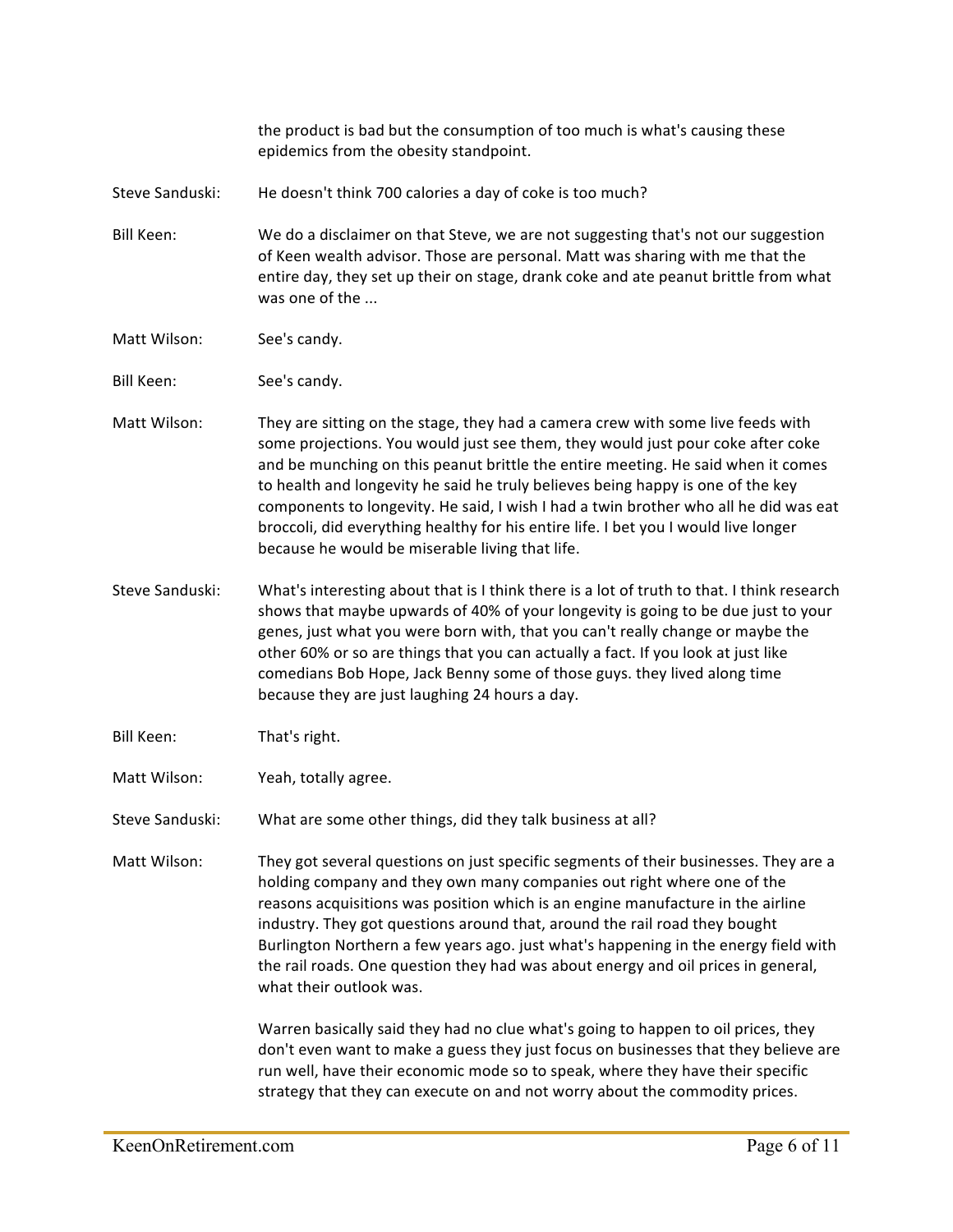Warren will answer the question, then he will ask Charlie if he has any comments to make or any additional follow up. On that question, he asked Charlie if he had anything to say. Charlie's response to this one was that, he is even more ignorant than Warren is on the direction of oil prices.

- Steve Sanduski: I've even had Buffet say in the past that if the chairman of the federal reserve whispered in his ear what they were going to do with interest rates, whether they are moving them up or moving them down Buffet said it would make no difference whatsoever in his investment plan.
- Bill Keen: That's interesting to hear one of the wealthiest man on the planet, it's not that we are by the wealth, it's just you cannot argue with the man's success. He's been successful, his investments consistently for a long time. That's why we study what he does. I believe that we are always open for newer ideas and learning. I also believe you don't have to reinvent the will, that you can watch what the most successful people of the world are doing, you can emulate that or learn from that. The idea that he is not jumping around changing his philosophy for anything that's temporary out there or the headline of the day is a reiteration of what we've said many times of our podcast here Steve. I think it's great to bring that point up.
- Steve Sanduski: Yeah, it gets right back to the podcast we did on separating the news from the noise.
- Bill Keen: That's right, that's exactly right. It's a human tendency to want to respond, to react what do we do about what's happening today. Whatever is happening today not to down play the series and some of the things that are happening. Just wait six months strong possibility that most of it you won't even remember what it was, it would be the new headline of the day. It's always nice to have that reconfirmed by somebody who's been very successful at doing what they are doing.
- Steve Sanduski: Bill, you just gave me an opening here. I hope you are ready.
- Bill Keen: No, Steve I thought we talked of ... No more of this trying to trip me up here.
- Steve Sanduski: You gave me an opening here about Buffet and how he's been successful for so many years. I just happen to have to have some statistics at my finger tip here.
- Bill Keen: I have somebody here with me. I don't even need to phone. I can just ... He is right with me in the studio. Can Matt help me that's the question I do have?
- Steve Sanduski: Yes he can, for sure. It gets two against one here. I'm in the house because I've got the answer. Let's have a little fun with Mr. Buffet here. We know he's worth billion of dollars, let's look at what was his net worth at various ages. How old was he when he first became a millionaire? When he had his one million dollar net worth how old was he?
- Bill Keen: Millionaire, he is 85 now, he was born in what ... was he born in 30?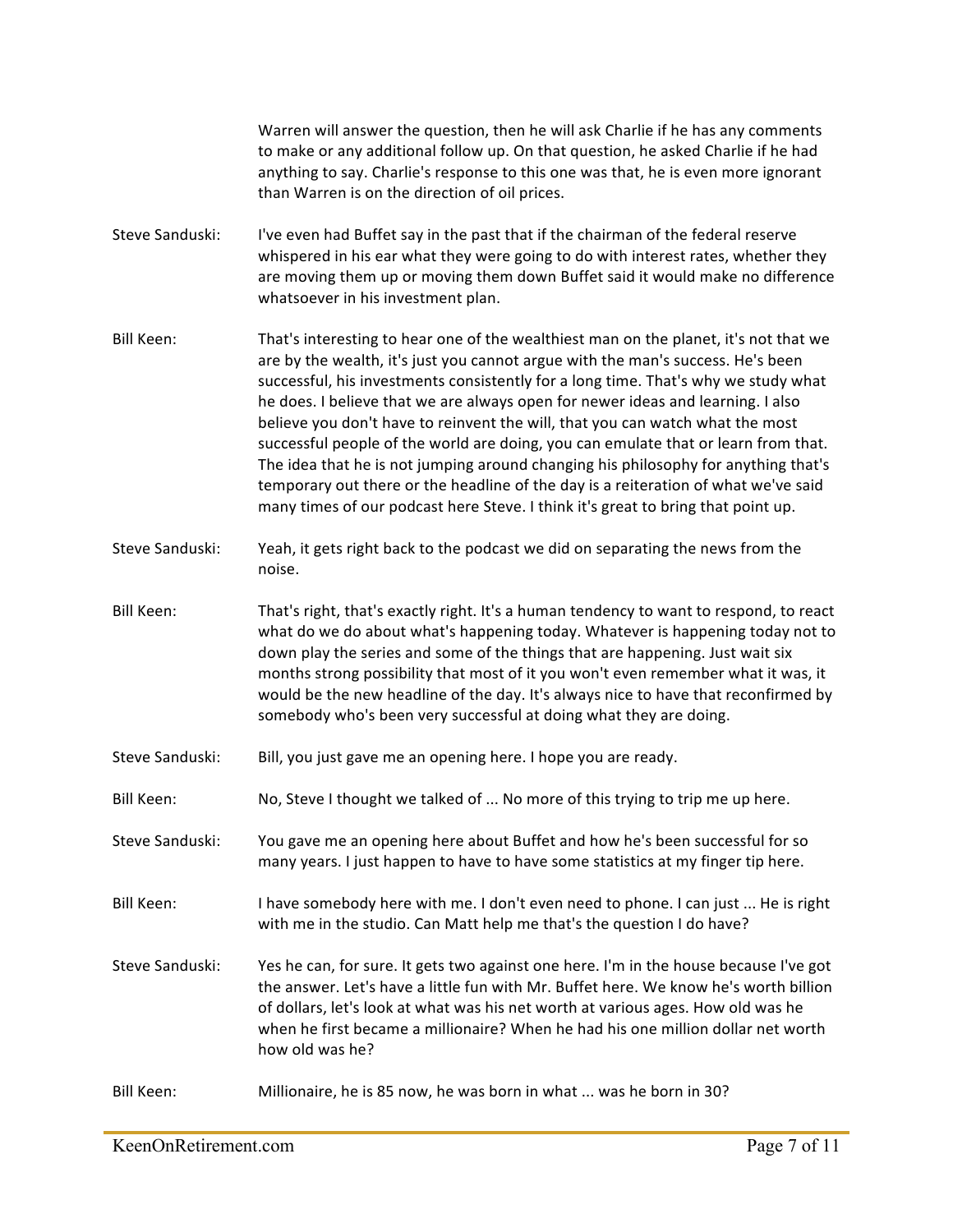| Steve Sanduski:   | 1930, yeah.                                                                                                                                                                                                                                                                                                                                                                                                                                                                                                                          |
|-------------------|--------------------------------------------------------------------------------------------------------------------------------------------------------------------------------------------------------------------------------------------------------------------------------------------------------------------------------------------------------------------------------------------------------------------------------------------------------------------------------------------------------------------------------------|
| Bill Keen:        | Do you want me answer Matt? Each of us answer or                                                                                                                                                                                                                                                                                                                                                                                                                                                                                     |
| Steve Sanduski:   | You can each give me an answer.                                                                                                                                                                                                                                                                                                                                                                                                                                                                                                      |
| Bill Keen:        | I'm thinking it's 27 years old.                                                                                                                                                                                                                                                                                                                                                                                                                                                                                                      |
| Matt Wilson:      | I was going to say 25.                                                                                                                                                                                                                                                                                                                                                                                                                                                                                                               |
| Steve Sanduski:   | You are close, 30.                                                                                                                                                                                                                                                                                                                                                                                                                                                                                                                   |
| Bill Keen:        | That would have been back at that point                                                                                                                                                                                                                                                                                                                                                                                                                                                                                              |
| Matt Wilson:      | 1960.                                                                                                                                                                                                                                                                                                                                                                                                                                                                                                                                |
| Bill Keen:        | 1960, well played.                                                                                                                                                                                                                                                                                                                                                                                                                                                                                                                   |
| Steve Sanduski:   | Good there. This is when he became a millionaire, how about when he became a<br>billionaire, how old was he when he became a billionaire?                                                                                                                                                                                                                                                                                                                                                                                            |
| <b>Bill Keen:</b> | It's just one letter difference but it's quite a [inaudible 00:23:41]                                                                                                                                                                                                                                                                                                                                                                                                                                                                |
| Steve Sanduski:   | It's a few more zeros.                                                                                                                                                                                                                                                                                                                                                                                                                                                                                                               |
| Bill Keen:        | That's right. Matt do you want to go first?                                                                                                                                                                                                                                                                                                                                                                                                                                                                                          |
| Matt Wilson:      | My thought the number that pops into my head is 57.                                                                                                                                                                                                                                                                                                                                                                                                                                                                                  |
| Bill Keen:        | I was going to say 60. I think there was quite a time there that it took him to make<br>that.                                                                                                                                                                                                                                                                                                                                                                                                                                        |
| Steve Sanduski:   | You guys are rocking it today, 56.                                                                                                                                                                                                                                                                                                                                                                                                                                                                                                   |
| Bill Keen:        | Really.                                                                                                                                                                                                                                                                                                                                                                                                                                                                                                                              |
| Steve Sanduski:   | Yeah, 56.                                                                                                                                                                                                                                                                                                                                                                                                                                                                                                                            |
| Bill Keen:        | Wow, very nice. Just bring it on.                                                                                                                                                                                                                                                                                                                                                                                                                                                                                                    |
| Steve Sanduski:   | I'll get you next time. Here is what I think is an important learning here. It took him<br>from age 30 to age 56, he went from one million to one billion, then from 56 to age<br>85 he went from one billion to approximately 66 billion. Vast majority of his wealth,<br>has come in the past 30 years. I'm not sure that people really understand that.<br>That's the power of compounding, the power of long term investing. I think that's is<br>an important point for all of our listeners. Again one reason why he's been so |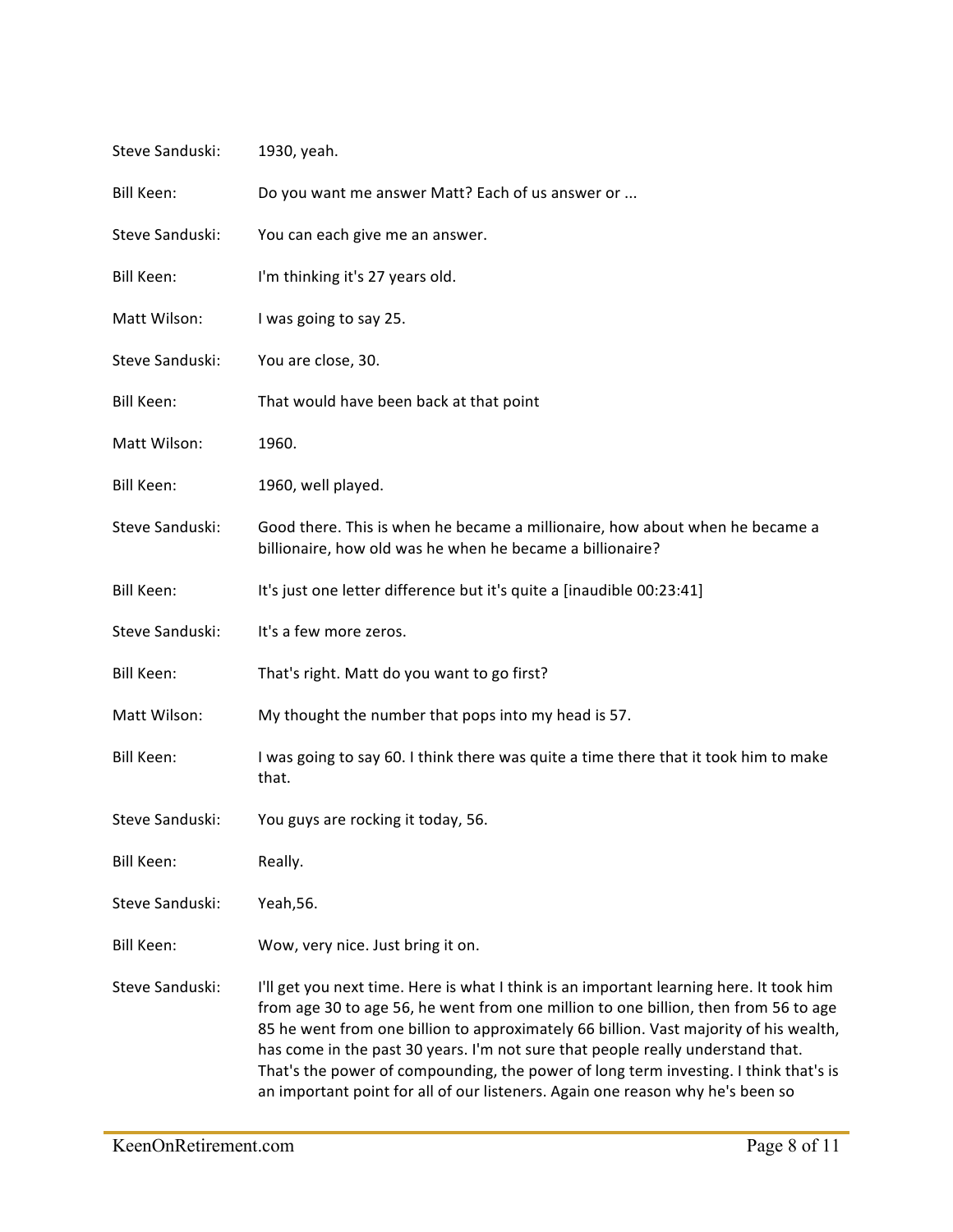successful is he's separated the news from the noise, he's always been thinking long term. I know that financial advisors always talk about, we are going to think about long term don't worry about this five or 10 or 20% drop in the market not one that just happened. I'm just saying overtime we know markets go down, we tend to get a little bit nervous about that. If we take that long term perspective, understand that these things have a way of working themselves out in our country that should help put our minds to ease a bit.

Bill Keen: That's right, think about all of the things in the last 65 years. We've had wars, we've had terrorist attacks, tsunamis, market crisis, financial crisis multiple. So many things that you can't even really recall. He stayed true to his discipline. Steve, I wanted to make sure I share this today, you and I did a blog post recently a few weeks ago. We mentioned Warren Buffet, we also noted sir John Templeton in that blog post. It's a great post I would recommend people go back to, [inaudible 00:26:08] give that get kind of perspective on history of the markets.

> I had a couple people say, we can't really relate to that because you are talking about multi multi billionaires. Here we are, we are normal people, we've worked 40 years or so when we retired we have a million or a few million dollars or so, we can't relate to the billionaires story. I understand that, I just want to take a step back and say the disciplines that are in play for I quote normal people that we work with and potential listeners to our program here are the same. It's invest money, make sure you have enough outside the market, outside of volatile accounts, so that the money that you need to live on isn't subject to volatility in the short term. Make sure you are allocated correctly for whatever might come up. Enough growth to provide what you need down the road, inflation. Really just be aware of that and have a plan, actually use volatility as your friend overtime. You will never got to hit exactly right time, Warren Buffet back in the financial crisis made two major investments. Matt was it GE and Goldman Sachs, right?

Matt Wilson: GE and Goldman Sachs.

Bill Keen: Steve I also think didn't he do a little Bank of America too? I think Warren ...

- Matt Wilson: He still has them. He mentioned in that meeting that he will convert them to shares.
- Bill Keen: Here is my point, I will turn it back to Matt here. My point is even Warren Buffet didn't get the time in exactly right. When he stepped in and helped Goldman and GE for sure I know, that was in November of 08.

Matt Wilson: It was November

Bill Keen: The market didn't bottom until March of 09. His investments everything rebounded he made a ton of money on those investments, he didn't hit the bottom either.

Matt Wilson: He did not.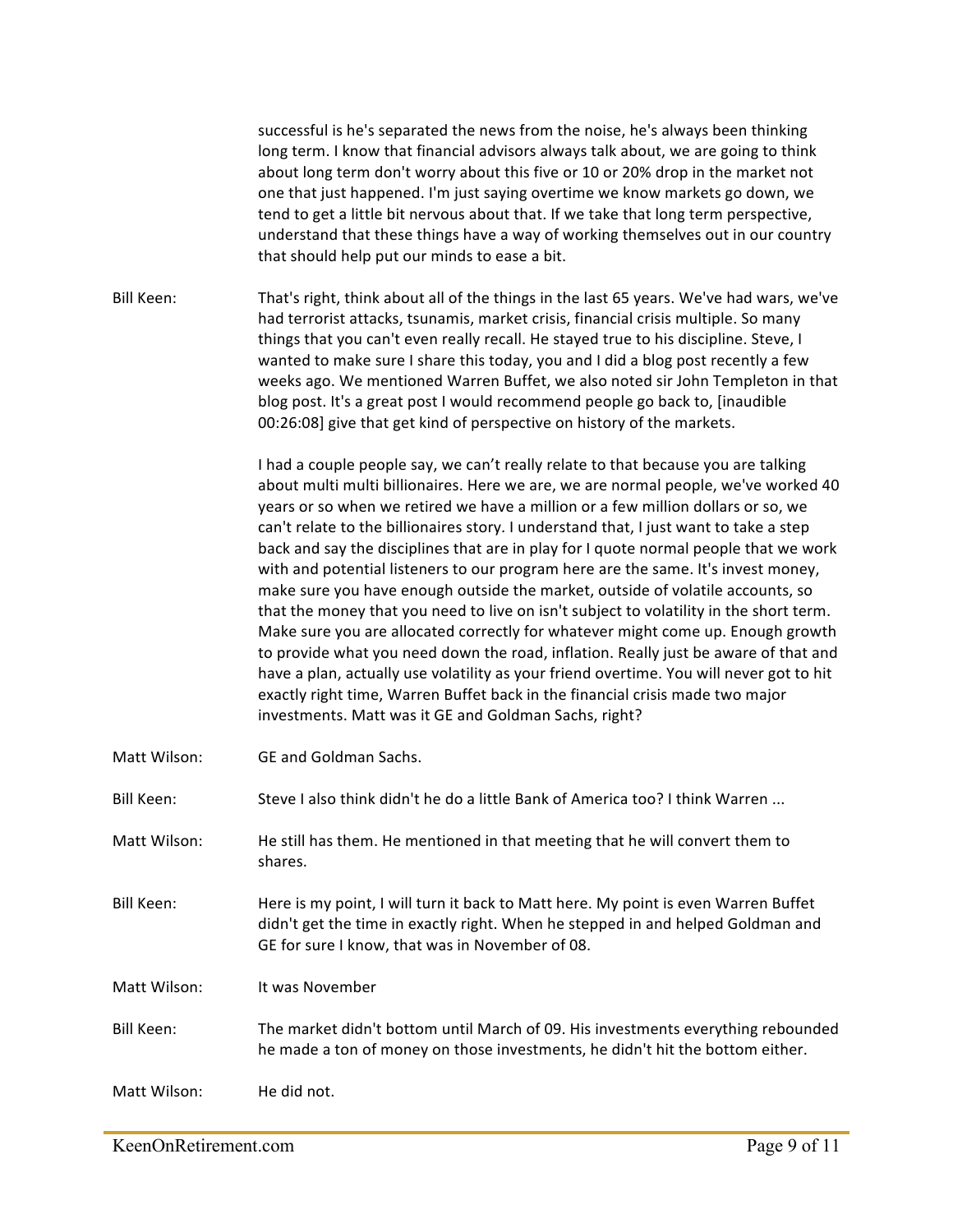- Bill Keen: It's not that we are trying to say that there are some magic out there timing wise or even the smartest people on the planet. It's just the fact you have a discipline and you look at things from a different, it's all perspective execution and understanding.
- Steve Sanduski: I think you made a good point there, Bill as far as when we talk about someone like Warren Buffet or John Templeton, these guys are billionaire investors. It's not that we want our listeners to be focused on the money or the amount of money that people make, it's as you say, it's the principles behind what these people do. It's the long term view that they take, it's amount buying things when we see value, it's about the disciplines that these people have. Everything is relative, for your clients, it's not that we are trying to make them billionaires it's that we want to share with them some of the principles that underlie the most successful people, help use some of those same principles but just on a different scale. With that Matt any final learning from the event that's you want to share as we get ready to wrap up?
- Matt Wilson: Again several questions from the crowd that I thought were very interesting. He had one on just the election that's coming up. His take on that, is, it doesn't matter who's going to be president, Berkshire will do fine. He said, we've had 52% tax rates here in the US in corporate businesses in the past. We've gone through that, we've had price controls, we've had regulations and over the last 200 years American businesses has thrived and prospered despite all that.

It's because business adapts to society and society has adapted the business. They both have changed as the environment has changed. He said the US is just a phenomenal place to run a business, you have just the output of American business over his life, he said it's increased six to one over his 85 years that he's been alive. Then over the next 50 years, the output and quality will continue to increase, we will have just so much better standard of living that we have right now. No president can change any of that. He said no one wishes that they were born 50 years earlier if they have the same talents that they have right now. You will never find anyone who just wishes the good old days were true if they really think about it. He said, just look back 20 years and things are just so much different. A business has to be able adapt to that and it has. He left that last comment, he said but I'm still sticking with the land line.

Steve Sanduski: A road redial too probably.

Matt Wilson: That's right.

Bill Keen: He is hanging on the same good old days.

Steve Sanduski: That's awesome. You just have to be optimistic. Not stupidly blindly optimistic but you just have to believe in a brighter future. We all know there are bad times that happen, but over the longer term things do have a way of working out. As humans, particular here in the United States, the type of society that we have and the